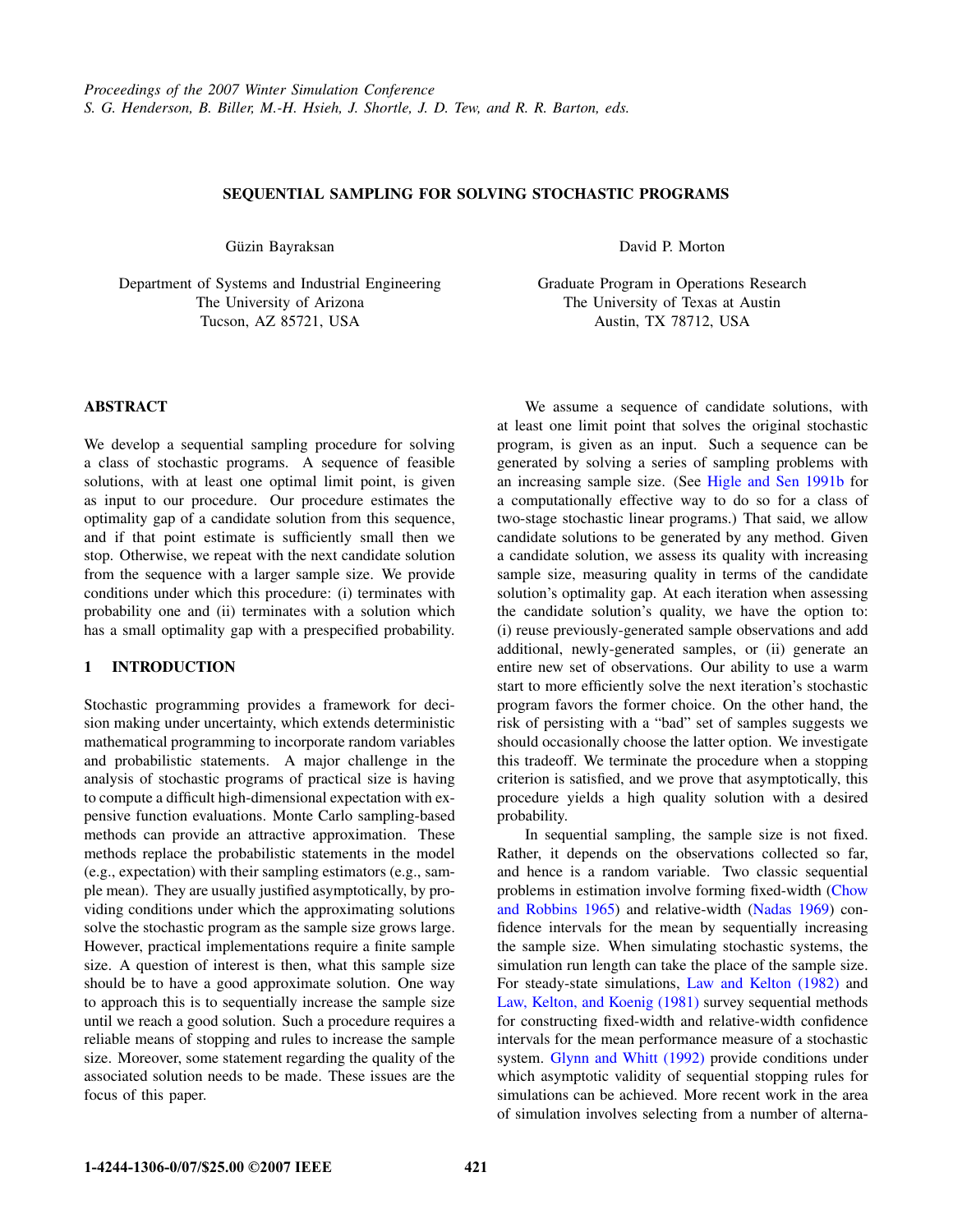tive system designs using sequential sampling; see Kim and Nelson [\(2001,](#page-8-4) [2006\)](#page-8-5).

M-estimators [\(Huber 1981\)](#page-8-6) generalize maximum likelihood estimators, and sequential sampling procedures have been developed for M-estimators (Hlávka 2000). These procedures differ from ours in that they assume differentiability and focus on estimation of an optimum solution. We mainly focus on stochastic programs with recourse, and our computational results are for two-stage stochastic linear programs with recourse (SLP-2). In SLP-2, the objective function is convex and typically also non-smooth. Moreover, we are indifferent to how close we are to the set of optimum solutions as long as the candidate solution's objective function value is close to the optimum value, i.e., the optimality gap is small.

There has been considerable work in stochastic programming on employing Monte Carlo methods. [Ermoliev](#page-7-2) [\(1988\)](#page-7-2) surveys stochastic quasi-gradient methods and [Pflug](#page-8-8) [\(1988\)](#page-8-8) surveys step-size and stopping rules. [Dantzig and](#page-7-3) [Glynn \(1990\)](#page-7-3) and [Infanger \(1992\)](#page-8-9) use importance sampling to reduce estimation variance within a cutting-plane scheme, and [Higle and Sen \(1996b\)](#page-8-10) update sampling-based cuts to ensure desirable asymptotics. For stochastic global optimization, Norkin, Pflug, and Ruszczyński (1998) sample within a branch-and-bound algorithm. Even though there has been work on how to stop the procedures, and how to assess the quality of the solutions resulting from these sampling-based methods [\(Dantzig and Infanger 1995,](#page-7-4) [Higle](#page-8-12) [and Sen 1991a,](#page-8-12) [Higle and Sen 1996a\)](#page-8-13), sequential issues that arise have received little attention.

Instead of embedding sampling within an optimization algorithm, another approach is to first sample a set of observations and then simply solve the resulting problem. There is a significant literature on large sample size properties of this approach; see, e.g., the survey of [Shapiro \(2003\).](#page-8-14) For convex, piecewise linear stochastic programs that have a unique, sharp optimum, [Shapiro, Kim, and Homem-de-](#page-8-15)[Mello \(2002\)](#page-8-15) provide insight as to the sample size needed to find the optimal solution via large deviations theory. When independent samples are drawn at a sequence of iterations, [Homem-de-Mello \(2003\)](#page-8-16) studies rates at which the sample sizes must grow to ensure consistency of the objective function estimator, and he derives associated error statements in the spirit of the law of the iterated logarithm. For stochastic nonlinear programs, [Polak and Royset \(2007\)](#page-8-17) propose a procedure that approximately minimizes the computational effort required to reduce an initial optimality gap by a prespecified fraction, in the context of so-called diagonalization schemes.

[Morton \(1998\)](#page-8-18) develops stopping rules for a class of algorithms that use asymptotically-normal optimality gap estimates, formed as a difference of upper- and lower-bound estimators. For minimization problems, upper-bound estimators can be formed for a fixed, feasible solution, and

asymptotic normality is easy to achieve. A natural lowerbound estimator arises from optimizing a sample-mean objective function [\(Mak, Morton, and Wood 1999,](#page-8-19) [Norkin,](#page-8-11) Pflug, and Ruszczyński 1998). Unfortunately, this estimator is not, in general, asymptotically normal, and so the approach of [Morton \(1998\)](#page-8-18) does not apply. In this paper, we overcome this difficulty, and allow use of the non-normal optimized sample-mean estimator. We improve on [Morton](#page-8-18) [\(1998\)](#page-8-18) in two other important ways: The confidence interval we form on the optimality gap uses the (observable) sample variance estimator instead of the (unknown) population variance, and we develop sampling procedures under weaker moment conditions. Importantly, our main results do not require independent and identically distributed (i.i.d.) sampling, and hence can be applied when using other sampling schemes that are designed, e.g., to reduce variance. Another attractive feature of our sequential approach is its flexibility in how observations can be generated at each iteration. One option is to use a single stream of observations in which at each iteration we simply augment the existing set of observations with a few new additional samples. Alternatively, the observations from the previous iteration can be discarded and we can generate an entirely new set of observations of increased size. Intermediate options also exist, and are permitted by the theory we develop.

## <span id="page-1-1"></span>2 FRAMEWORK

We consider

<span id="page-1-0"></span>
$$
z^* = \min_{x \in X} E f(x, \tilde{\xi}), \tag{SP}
$$

where the expectation is taken with respect to random vector  $\tilde{\xi}$ . We assume  $X \neq \emptyset$ , *X* is compact,  $E \sup_{x \in X} |f(x, \tilde{\xi})|$  <  $\infty$ , and  $f(\cdot, \xi)$  is lower semicontinuous (lsc) on *X*, with probability one (w.p.1). This ensures  $Ef(\cdot, \tilde{\xi})$  is lsc, and hence (SP) has a finite optimal solution, which is achieved on *X*.

Our procedure works as follows: At iteration *k*, we are given  $\hat{x}_k \in X$ . We select a sample size,  $n_k$ , and estimate  $\hat{x}_k$ 's optimality gap. The procedure stops when the optimality gap estimate falls below a certain level. Otherwise, we continue with  $\hat{x}_{k+1} \in X$  and  $n_{k+1} \geq n_k$ . Let  $X^*$  be the set of optimal solutions to (SP). We assume:

A1. The sequence of feasible candidate solutions  $\{\hat{x}_k\}$ has at least one limit point in  $X^*$ , with probability one (w.p.1).

Such a sequence can be found by solving a series of sampling problems

$$
z_n^* = \min_{x \in X} \frac{1}{n} \sum_{i=1}^n f(x, \tilde{\xi}^i),
$$
 (SP<sub>n</sub>)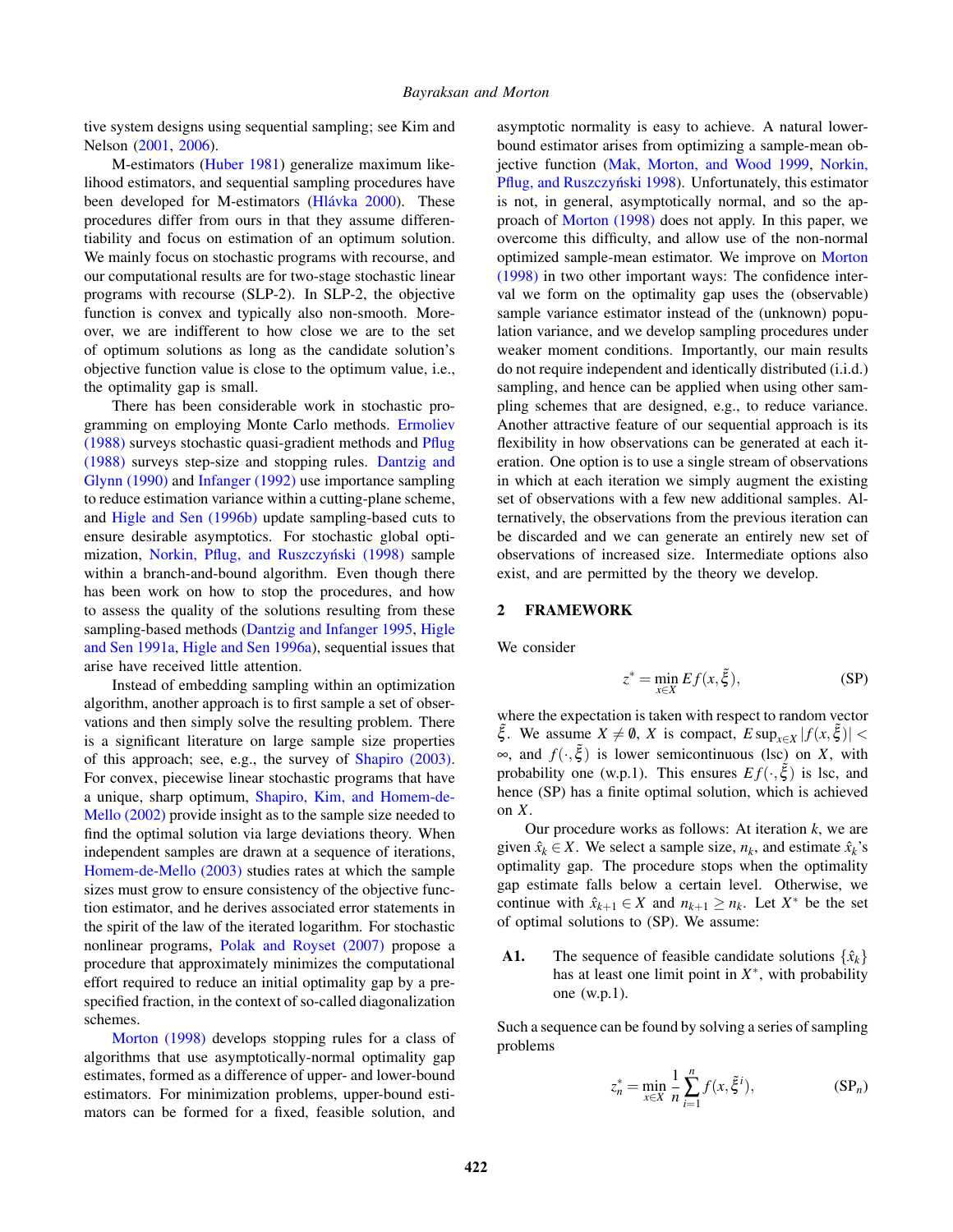with optimal solutions  $x_n^*$  and with sample sizes  $n = m_k$ , such that  $m_k \to \infty$  as  $k \to \infty$ . Other ways to find  $\{\hat{x}_k\}$  are also possible. We do assume that the method that generates  ${x<sub>k</sub>}$  does not depend on the sampled observations used in our evaluation procedures.

For any  $x \in X$ , let  $\mu_x = E f(x, \tilde{\xi}) - z^*$  and  $\sigma^2(x) = \text{var}[f(x, \tilde{\xi}) - f(x_{\text{min}}^*, \tilde{\xi})]$ , where  $x_{\text{min}}^* \in \arg \min_{y \in X^*}$  $var[f(x,\tilde{\xi})-f(y,\tilde{\xi})]$ . If (SP) has a unique optimum, i.e.,  $X^* = \{x^*\}\text{, then, of course, } x^*_{\text{min}} = x^*.$ 

Let  $\tilde{\xi}^1$ ,  $\tilde{\xi}^2$ ,...,  $\tilde{\xi}^n$  be a sample, which could be i.i.d. as  $\xi$  or could be drawn in another way, e.g., to reduce variance. Suppose we have at hand  $G_n(x)$ , that uses this sample of size *n* to estimate  $\mu_x$ , and similarly we have an estimator  $s_n^2(x) \ge 0$  of  $\sigma^2(x)$ . We define

$$
D_n(x) = \frac{1}{n} \sum_{i=1}^n \left[ f(x, \tilde{\xi}^i) - f(x_{\min}^*, \tilde{\xi}^i) \right],
$$
 (1)

where  $x_{\min}^*$  is defined as above for this *x*. The estimators  $D_n(x)$ ,  $G_n(x)$  and  $s_n^2(x)$  all use the same *n* observations and we assume the following:

- **A2.** Let  $\{x_k\}$  be a feasible sequence (i.e.,  $x_k \in X$ ) with x as one if its limit points. Let sample size  $n_k$  satisfy  $n_k \to \infty$  as  $k \to \infty$ . Then, liminf<sub> $k \to \infty$ </sub>  $P(|G_{n_k}(x_k) |\mu_x| > \delta$  = 0 for any  $\delta > 0$ .
- A3.  $G_n(x) \ge D_n(x)$ , w.p.1 for all  $x \in X$  and  $n \ge 1$ .
- A4. liminf<sub>n→∞</sub> $s_n^2(x) \ge \sigma^2(x)$ , w.p.1 for all  $x \in X$ . A4.<br>A5.
- $\overline{n}(D_n(x) \mu_x) \Rightarrow N(0, \sigma^2(x))$  as  $n \to \infty$  for all  $x \in$ X, where  $N(0, \sigma^2(x))$  is a normal random variable with mean zero and variance  $\sigma^2(x)$ . Here, " $\Rightarrow$ " denotes convergence in distribution.

As an example of estimators that satisfy the above assumptions, let  $\tilde{\xi}^1, \tilde{\xi}^2, \ldots, \tilde{\xi}^n$  be i.i.d. as  $\tilde{\xi}$ , let  $x_n^*$  solve (SP<sub>n</sub>) for this sample, let  $\bar{f}_n(x) = \frac{1}{n} \sum_{i=1}^n f(x, \tilde{\xi}^i)$  and form:

<span id="page-2-4"></span>
$$
G_n(x) = \frac{1}{n} \sum_{i=1}^n \left( f(x, \tilde{\xi}^i) - f(x_n^*, \tilde{\xi}^i) \right),
$$
 (2a)  

$$
s_n^2(x) = \frac{1}{n-1} \sum_{i=1}^n \left[ (f(x, \tilde{\xi}^i) - f(x_n^*, \tilde{\xi}^i)) - (\bar{f}_n(x) - \bar{f}_n(x_n^*)) \right]^2
$$
 (2b)

With this choice of estimators, Assumption A3 is immediate since  $\bar{f}_n(x_n^*) \leq \bar{f}_n(x_{\min}^*)$ , w.p.1.  $D_n(x)$  is simply a sample mean of i.i.d.r.v.s, and hence A5 holds by the standard central limit theorem (CLT), provided  $\sigma^2(x) < \infty$ . Sufficient conditions for A4 to hold under i.i.d. sampling are given in [Bayraksan and Morton \(2006\).](#page-7-5) Note that when (SP) has multiple optimal solutions we cannot expect  $\{x_n^*\}$ to have a single limit point and hence we cannot expect  $s_n^2(x)$  to converge as  $n \to \infty$ . However, A4 is a form of consistency for  $s_n^2(x)$  in the sense that it is bounded below by  $\sigma^2(x)$ . A sufficient condition under which A2 holds is that  $\bar{f}_n(x)$  converges uniformly to continuous limit  $Ef(x, \tilde{\xi})$ 

on *X*, w.p.1, which holds under i.i.d. sampling and compact *X* provided  $f(\cdot, \tilde{\xi})$  is continuous on *X*, w.p.1, and  $E \sup_{x \in X} |f(x, \tilde{\xi})| < \infty$ .

## <span id="page-2-3"></span>3 SEQUENTIAL SAMPLING PROCEDURE

At iteration  $k \geq 1$  of the sequential procedure, we select  $n_k$  observations to assess  $\hat{x}_k$ 's quality. We can choose to generate  $\tilde{\xi}^1, \ldots, \tilde{\xi}^{n_k}$  independently of those generated in previous iterations. Or, we can augment the observations from the previous iteration by generating  $n_k - n_{k-1}$  additional observations,  $\tilde{\xi}^{n_{k-1}+1}, \ldots, \tilde{\xi}^{n_k}$  (assume  $n_0 = 0$ ). We form  $G_{n_k}(\hat{x}_k)$ , and  $s_{n_k}^2(\hat{x}_k)$ , and if the stopping criterion is not satisfied, we repeat with sample size,  $n_{k+1} \geq n_k$  and  $\hat{x}_{k+1}$ . To simplify notation we suppress dependence on  $\hat{x}_k$  and  $n_k$ , and simply denote  $\mu_k = \mu_{\hat{x}_k}$ ,  $\sigma_k^2 = \sigma^2(\hat{x}_k)$ ,  $D_k = D_{n_k}(\hat{x}_k)$ ,  $G_k = G_{n_k}(\hat{x}_k)$  and  $s_k = s_{n_k}(\hat{x}_k)$ . We terminate at iteration

<span id="page-2-0"></span>
$$
T = \inf_{k \ge 1} \{ G_k \le h's_k + \varepsilon' \},\tag{3}
$$

i.e., the first time  $G_k$ 's width relative to  $s_k$  falls below  $h' > 0$  plus a small positive number  $\varepsilon'$ , which ensures finite stopping (see next section).

The stopping criterion [\(3\)](#page-2-0) is with respect to  $h's_T + \varepsilon'$ , and the statement regarding the quality of the candidate solution when we stop is with respect to a larger relative term  $hs_T + \varepsilon$ , where  $h > h'$  and  $\varepsilon > \varepsilon'$ . (Typically, we choose the epsilon terms so they are small compared to  $h'$ .) For the procedure we propose we will show

<span id="page-2-2"></span>
$$
\liminf_{h \downarrow h'} P(\mu_T \leq h s_T + \varepsilon) \geq 1 - \alpha. \tag{4}
$$

So,  $\hat{x}_T$ 's optimality gap is a fraction of the sample standard deviation plus ε, with a desired probability provided *h* is close enough to  $h'$ .

At iteration  $k$ , we choose the sample size according to

<span id="page-2-1"></span>
$$
n_k \ge \left(\frac{1}{h-h'}\right)^2 \left(c_p + 2p\ln^2 k\right),\tag{5}
$$

where  $c_p = \max\{2\ln\left(\sum_{k=1}^{\infty} k^{-p\ln k}/\sqrt{2\pi}\alpha\right), 1\}$ . Here,  $p > 0$ is a parameter we can choose, which affects the number of samples we generate. In the next section, we show if the sample size satisfies [\(5\)](#page-2-1) then [\(4\)](#page-2-2) holds under a finite moment generating function assumption. We also show the procedure stops in a finite number of steps. We summarize our procedure below.

## *Sequential Sampling Procedure:*

*Input:* Values for  $h > h' > 0$ ,  $\varepsilon > \varepsilon' > 0$ ,  $0 < \alpha < 1$ , and  $p > 0$ . Method that generates  $\{\hat{x}_k\}$  with at least one limit point in  $X^*$ . Resampling frequency  $k_f$ , a positive integer.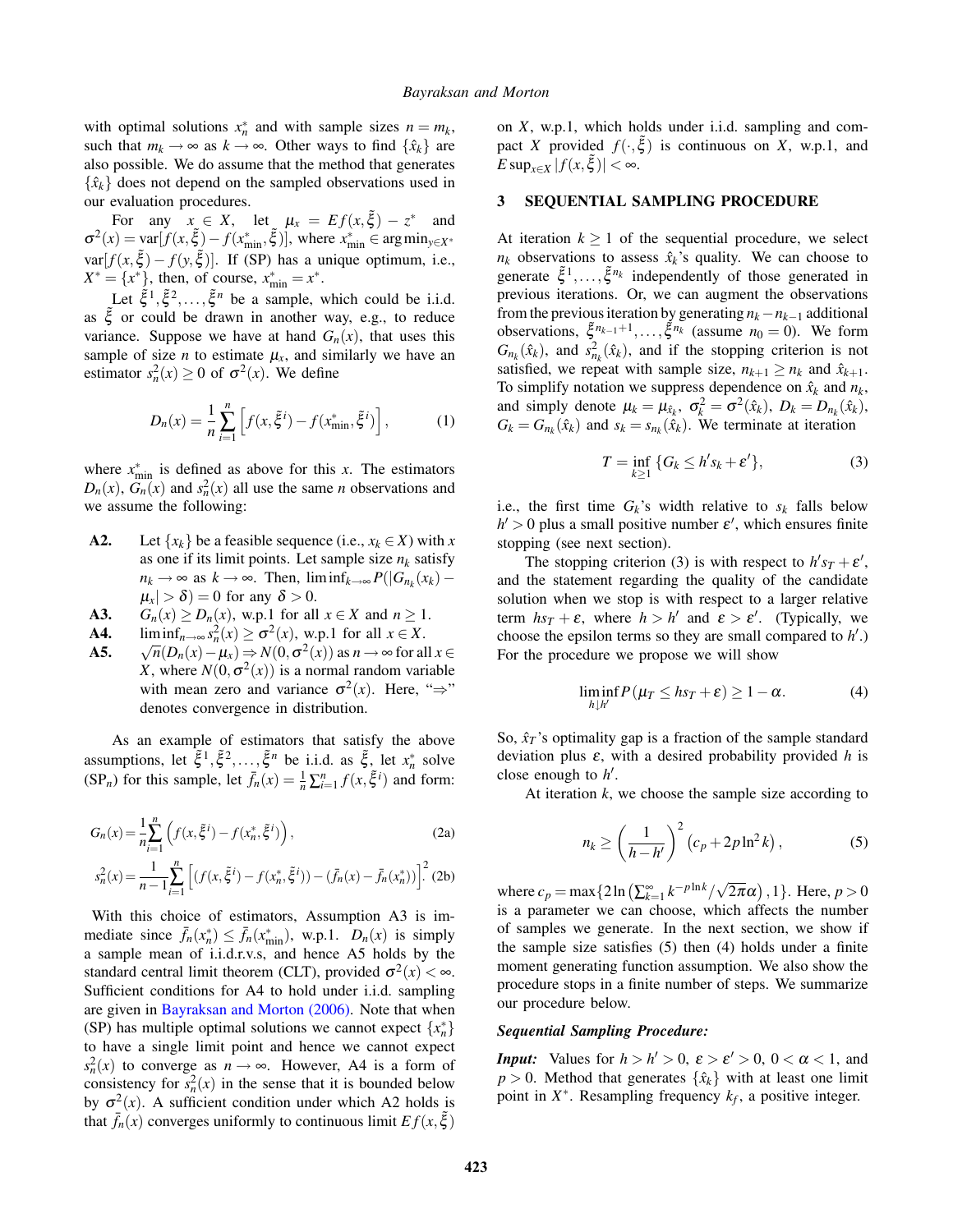*Output:* Candidate solution,  $\hat{x}_T$ , and a  $(1-\alpha)$ -level confidence interval on its optimality gap,  $\mu_T$ .

**0.** (Initialization) Set  $k = 1$ , calculate  $n_k$  as given in [\(5\)](#page-2-1), and sample observations  $\tilde{\xi}^1, \tilde{\xi}^2, \ldots, \tilde{\xi}^{n_k}$ .

**1.** Use  $\xi^1, \xi^2, \ldots, \xi^{n_k}$  to form  $G_k$  and  $s_k^2$ .

2. If  $\{G_k \le h's_k + \varepsilon'\}$ , then set  $T = k$ , and go to 4.

**3.** Set  $k = k+1$  and calculate  $n_k$  according to [\(5\)](#page-2-1). If  $k_f$  divides *k* then sample observations  $\tilde{\xi}^1, \tilde{\xi}^2, \dots, \tilde{\xi}^{n_k}$ , independently of samples generated in previous iterations. Else, sample  $n_k - n_{k-1}$  observations  $\tilde{\xi}^{n_{k-1}+1}, \tilde{\xi}^{n_{k-1}+2}, \ldots, \tilde{\xi}^{n_k}$  from the distribution of  $\tilde{\xi}$ . Go to 1.

4. Output candidate solution  $\hat{x}_T$  and a one-sided confidence interval on  $\mu$ <sup>*T*</sup>,

$$
[0, hs_T + \varepsilon]. \tag{6}
$$

If  $k_f = 1$  then at every iteration we sample  $n_k$  new observations. At the other extreme, if  $k_f$  is sufficiently large then we continually augment the existing set of observations throughout execution of the procedure.

## 4 ASYMPTOTIC VALIDITY & FINITE STOPPING

In this section, we first present a result that shows [\(4\)](#page-2-2) holds under a finite moment generating function assumption. Then, we prove and discuss finite stopping of the algorithm. In the next section we relax the moment generating function assumption, replacing it with a finite *r* th moment assumption. We state our results without proof and refer to [Bayraksan](#page-7-6) [and Morton \(2007\)](#page-7-6) for the proofs.

## 4.1 Finite Moment Generating Function

Assume for some  $\gamma_0 > 0$ 

<span id="page-3-0"></span>
$$
\sup_{n\geq 1}\sup_{x\in X}\mathbb{E}\left[e^{\gamma\left(\frac{D_n(x)-\mu_X}{\sigma(x)/\sqrt{n}}\right)}\right]<\infty,\ \ \text{for}\ |\gamma|\leq \gamma_0,\tag{7}
$$

where  $D_n(x)$  is defined in [\(1\)](#page-1-0). When  $\tilde{\xi}^1, \tilde{\xi}^2, \ldots, \tilde{\xi}^n$  are i.i.d., a sufficient condition to ensure [\(7\)](#page-3-0) is that the moment generating function (MGF) of the scaled random variables  $[(f(x, \tilde{\xi}) - f(x_{\min}^*, \tilde{\xi})) - \mu_x]/\sigma(x)$  exists, i.e.,

<span id="page-3-4"></span>
$$
\sup_{x\in X}\left[e^{\gamma\left(\frac{(f(x,\xi)-f(x_{\min}^*,\xi))-\mu_x)}{\sigma(x)}\right)}\right]<\infty \text{ for } |\gamma|\leq \gamma_0. \quad (8)
$$

<span id="page-3-1"></span>Below we state and prove the validity of the sequential sampling procedure under hypothesis [\(7\)](#page-3-0). Our result, given in [\(4\)](#page-2-2), is asymptotic, as  $h \downarrow h'$ , i.e., as the sample sizes grow. Theorem [1'](#page-3-1)s proof rests on: (i) Fatou's Lemma, which provides inequalities when "lim inf" and an integral (or an infinite sum) are exchanged and (ii) a bound on the tail of a normal random variable.

Theorem 1 *Assume A3, A4 and A5 are satisfied and [\(7\)](#page-3-0) holds for*  $\gamma_0 > 0$ *. Let*  $M^2 = \sup_{x \in X} \sigma^2(x)$ *,*  $\varepsilon > \varepsilon' > 0$ *,*  $p > 0$  *and*  $0 < \alpha < 1$ *. Consider the sequential sampling procedure where the sample size is increased according to [\(5\)](#page-2-1). If the procedure stops at iteration T according to [\(3\)](#page-2-0) then,*

$$
\liminf_{h \downarrow h'} P(\mu_T \leq h s_T + \varepsilon) \geq 1 - \alpha. \tag{9}
$$

Theorem [1](#page-3-1) shows that for values of *h* close enough to  $h'$ , or, when the sample sizes  $n_k$  are large enough, we have the optimality gap of the solution when we stop within [0,  $hST + \varepsilon$ ] with at least the desired probability of 1 −  $\alpha$ . We now turn our attention to finite stopping. As the following theorem indicates, the sequential procedure stops with probability one in a finite number of iterations.

Theorem 2 *Assume A1 and A2 are satisfied. Let*  $\varepsilon' > 0$  and  $h > h' > 0$  be fixed. Then, for the sequential *sampling procedure where the sample size is increased according to [\(5\)](#page-2-1), and the procedure stops at iteration T according to [\(3\)](#page-2-0), we have*  $P(T < \infty) = 1$ *.* 

#### 4.2 Weaker Moment Conditions

In this section, we prove a variant of Theorem [1](#page-3-1) that assumes finite moments up to order *r*. Specifically, we relax the MGF assumption of the previous section to

<span id="page-3-2"></span>
$$
\sup_{x \in X} E\left[f(x, \tilde{\xi})\right]^r < \infty,\tag{10}
$$

for some even integer  $r \geq 2$ . Note that [\(10\)](#page-3-2) implies  $\sup_{x \in X, y \in X^*} E[f(x, \tilde{\xi}) - f(y, \overline{\tilde{\xi}})]^r < \infty$ . We also simplify the analysis by only considering i.i.d. sampling. Under these assumptions, we select the sample size at each iteration *k* according to

<span id="page-3-3"></span>
$$
n_k \ge \left(\frac{1}{h-h'}\right)^2 \left(c_{p,q} + 2pk^{2q/r}\right),\tag{11}
$$

where  $q > 1$ ,  $p > 0$  and where  $c_{p,q} =$  $\max\{2\ln\left(\sum_{k=1}^{\infty} \exp(-pk^{2q/r})\right)$  $\sqrt{2\pi}\alpha$ , 1.1. The growth in the sample size is of order  $O(k^{2q/r})$  and we must choose  $q > 1$ . So, if condition [\(10\)](#page-3-2) holds for  $r = 2$  we can choose *q* just larger than unity so we essentially have the sample size growing at a linear rate, and if condition [\(10\)](#page-3-2) holds for  $r = 4$  we can obtain a rate that essentially grows with  $k^{1/2}$ . In other words, a less restrictive assumption on the existence of moments implies a faster rate of growth for the sample sizes.

Under the moment generating function hypothesis, the sample size formula [\(5\)](#page-2-1) contained a parameter,  $p > 0$ , which was at our disposal. Now, under the moment hypothesis [\(10\)](#page-3-2), if we elect the slowest possible rate of growth of  $n_k$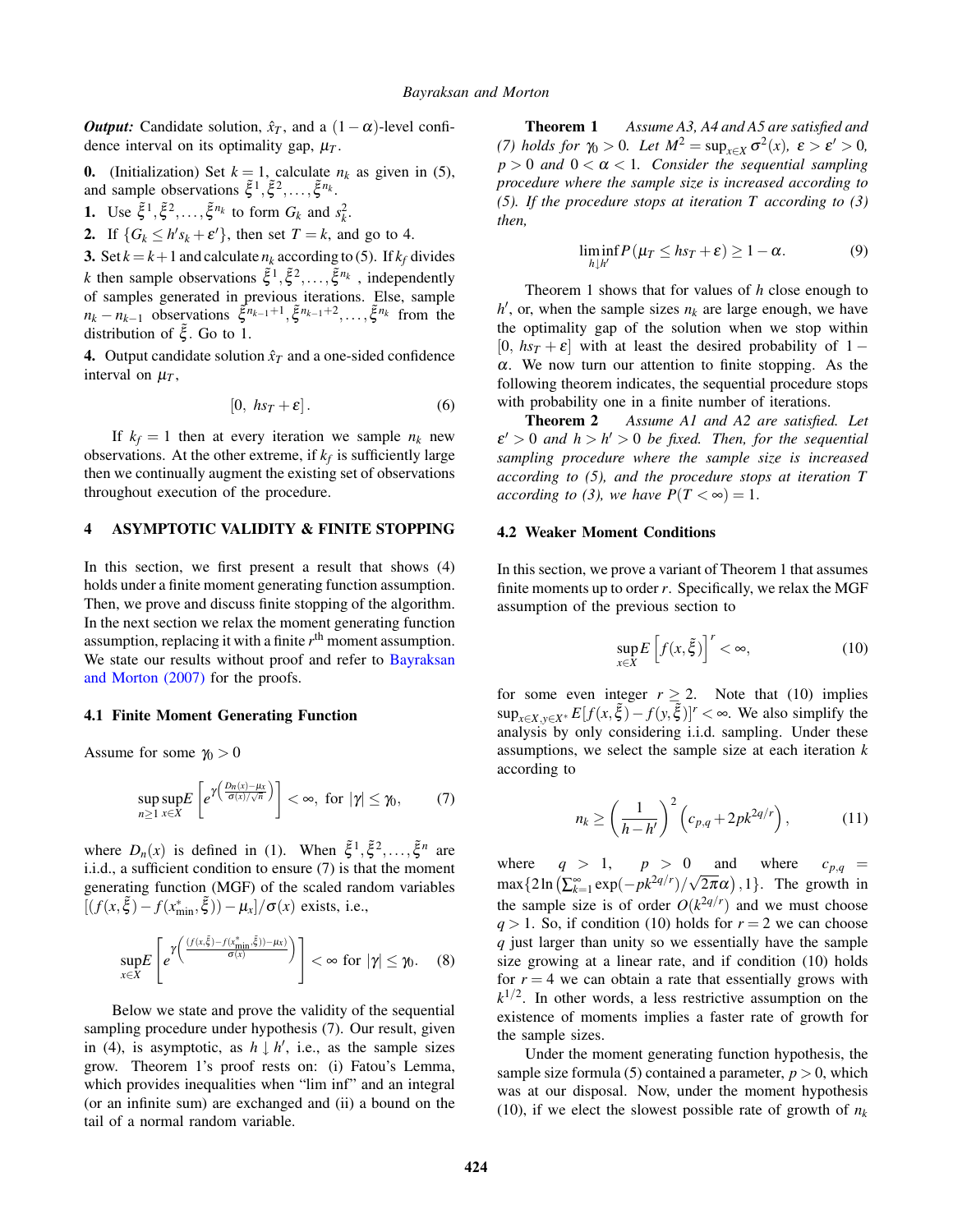by choosing *q* just larger than unity then we can again view the sample size formula as being parameterized by a scalar term, *p*. We discuss how to choose these parameters in the next section.

We now state the validity and finite stopping of our procedure under the finite r<sup>th</sup> moment assumption given in [\(10\)](#page-3-2). Key to this proof is a lemma that establishes a bound on the central moments of a sample mean, which we state first.

Lemma 3 ,*X* 2 ,...,*X <sup>n</sup> be i.i.d. random variables with mean*  $\mu$  *and*  $\bar{X}_n = \frac{1}{n} \sum_{i=1}^n X^i$ . If  $E|X^1 - \mu|^{r} < \infty$ *for some integer*  $r > 1$  *then* 

$$
E\left(\bar{X}_n-\mu\right)^r\leq E|X^1-\mu|^r\left(\frac{r}{n}\right)^{r/2}.
$$

<span id="page-4-0"></span>Theorem 4 *Assume A1-A4 are satisfied, [\(10\)](#page-3-2) holds*  $with \r \geq 2$  *even, and that*  $\xi^{1}, \xi^{2},...$  *are i.i.d. as*  $\xi$ *. Let*  $\varepsilon > \varepsilon' > 0$ ,  $p > 0$ ,  $q > 1$  and  $0 < \alpha < 1$ . Then, for the *sequential sampling procedure where the sample size is increased according to [\(11\)](#page-3-3), and the procedure stops at iteration T according to [\(3\)](#page-2-0),*

$$
P(T < \infty) = 1 \quad \text{and} \quad \liminf_{h \downarrow h'} P(\mu_T \leq h_{ST} + \varepsilon) \geq 1 - \alpha.
$$

Under i.i.d. sampling, Theorem [4](#page-4-0) differs from Theorem [1](#page-3-1) in that the MGF assumption of [\(8\)](#page-3-4) is replaced by the moment condition [\(10\)](#page-3-2). Under this weaker assumption, the sample sizes are chosen according to  $(11)$  instead of  $(5)$ , which require a larger number of sampled observations.

So far, we have characterized desirable theoretical properties of our sequential procedure. In the next section, we discuss issues that arise when implementing the procedure. In particular, we discuss how to choose *p* when using the sample size formula [\(5\)](#page-2-1) and how to choose *q* and *p* when using [\(11\)](#page-3-3). Then, we apply the procedure to two test problems that are two-stage stochastic linear programs with recourse to examine its performance.

## <span id="page-4-3"></span>5 CHOOSING PARAMETERS FOR *n<sup>k</sup>*

At iteration  $k$ , we set  $n_k$  according to [\(5\)](#page-2-1) under the MGF assumption and according to  $(11)$  under the  $r<sup>th</sup>$  moment assumption. Then, using this many samples, we solve a sampling problem  $(SP_{n_k})$  to estimate the optimality gap of the current candidate solution and its associated variance. Suppose the procedure terminates in *T* iterations. Then, we solve *T* sampling problems,  $(SP_{n_1})$ ,  $(SP_{n_2})$ , ...,  $(SP_{n_T})$ . Therefore, the computational effort exerted for the evaluation of the candidate solutions is approximately proportional to  $\sum_{k=1}^{T} n_k$ . (For some decomposition methods, empirical studies suggest the effort to solve a stochastic program grows linearly in the number of scenarios, see e.g., Ruszczyński and [Swietanowski 1997](#page-8-20) and [Verweij, Ahmed, Kleywegt,](#page-8-21) [Nemhauser, and Shapiro 2003\)](#page-8-21). In other words, the effort is proportional to  $S_M(p)$  and  $S_W(p,q)$ , which are the following two respective expressions

<span id="page-4-1"></span>
$$
T \max \left\{ 2 \ln \left( \frac{\sum_{k=1}^{\infty} k^{-p \ln k}}{\sqrt{2\pi \alpha}} \right), 1 \right\} + 2p \sum_{k=1}^{T} \ln^2 k \qquad (12a)
$$

$$
T \max \left\{ 2 \ln \left( \frac{\sum_{k=1}^{\infty} \exp(-pk^{2q/r})}{\sqrt{2\pi \alpha}} \right), 1 \right\} + 2p \sum_{k=1}^{T} k^{2q/r}. \quad (12b)
$$

Assume, for the moment, that *T* is known. The parameter  $p > 0$  for  $S_M(p)$  and the parameters  $p > 0$  and  $q > 1$  for  $S_W(p,q)$  are at our disposal. To reduce the computational effort, we would like to choose them to minimize  $S_M(p)$ and  $S_W(p,q)$ . The following result helps to do so.

<span id="page-4-2"></span>**Theorem 5** Let  $S_M(p)$  and  $S_W(p,q)$  be defined in *[\(12\)](#page-4-1).*  $S_M(\cdot)$  *is convex on*  $\{p : p > 0\}$  *and*  $S_W(\cdot, q)$  *is convex on*  $\{p : p > 0\}$  *for fixed*  $q > 1$ *. Furthermore,*  $S_M(p)$  *and S<sup>W</sup>* (*p*,*q*) *are both bounded below by*

$$
2T \ln \left( \frac{T}{\sqrt{2\pi}\alpha} \right). \tag{13}
$$

When employing the sample size formula  $(5)$ , the associated function  $S_M(p)$  is convex, and associated minimizers *p* ∗ for various values of *T* are shown in the second and third columns of Table [1.](#page-5-0) When we use sample size formula [\(11\)](#page-3-3) we seek to select *p* and *q* to solve  $\min_{p>0, q>1} S_W(p,q)$ . By Theorem [5,](#page-4-2)  $S_W(\cdot, q)$  is convex and so we can minimize this function for a fixed value of *q*. The fourth and fifth columns of Table [1](#page-5-0) show the results of doing so for  $q = 1.5$ . We know by the lower-bounding values shown in the final column of the table that these are suboptimal by no more than 2.5-5.5%.

The results of Table [1](#page-5-0) can guide selection of *p* given rough estimates for *T*. Of course, the assumption that *T* is known is unrealistic. While we could view *T* as a random variable and attempt to minimize  $S_M$  or  $S_W$  in expectation, we will not do so. When the procedure terminates at a different iteration than that of the assumed  $T$ , the differences in sample sizes are quite modest. For instance, taking  $h-h' = 0.5$  and  $\alpha = 0.10$ , and using  $p^1 = 1.91 \times 10^{-1}$  (for *T* = 50), we have  $n_T \ge 33$ , 56, and 65 samples when *T* = 1, 50 and 100 respectively under the MGF assumption of [\(7\)](#page-3-0). Similarly, we have  $n_T \geq 37$ , 55, and 63 when we instead use  $p^2 = 1.53 \times 10^{-1}$  (for  $T = 100$ ). For the weaker moment condition with  $r = 2$  and  $q = 1.5$ ,  $n<sub>T</sub> \ge 39$ , 52, and 77 when  $T = 1$ , 50 and 100 respectively when we use  $p$ <sup>1</sup> = 4.67 × 10<sup>-3</sup> and  $n_T \ge 45$ , 50, and 58 samples when we instead use  $p^2 = 1.66 \times 10^{-3}$ . Slightly smaller values of  $S_W(p,q)$  (and  $n<sub>T</sub>$ ) can be obtained with even larger values of *q* but the results are more sensitive to having assumed the "wrong" value of *T*.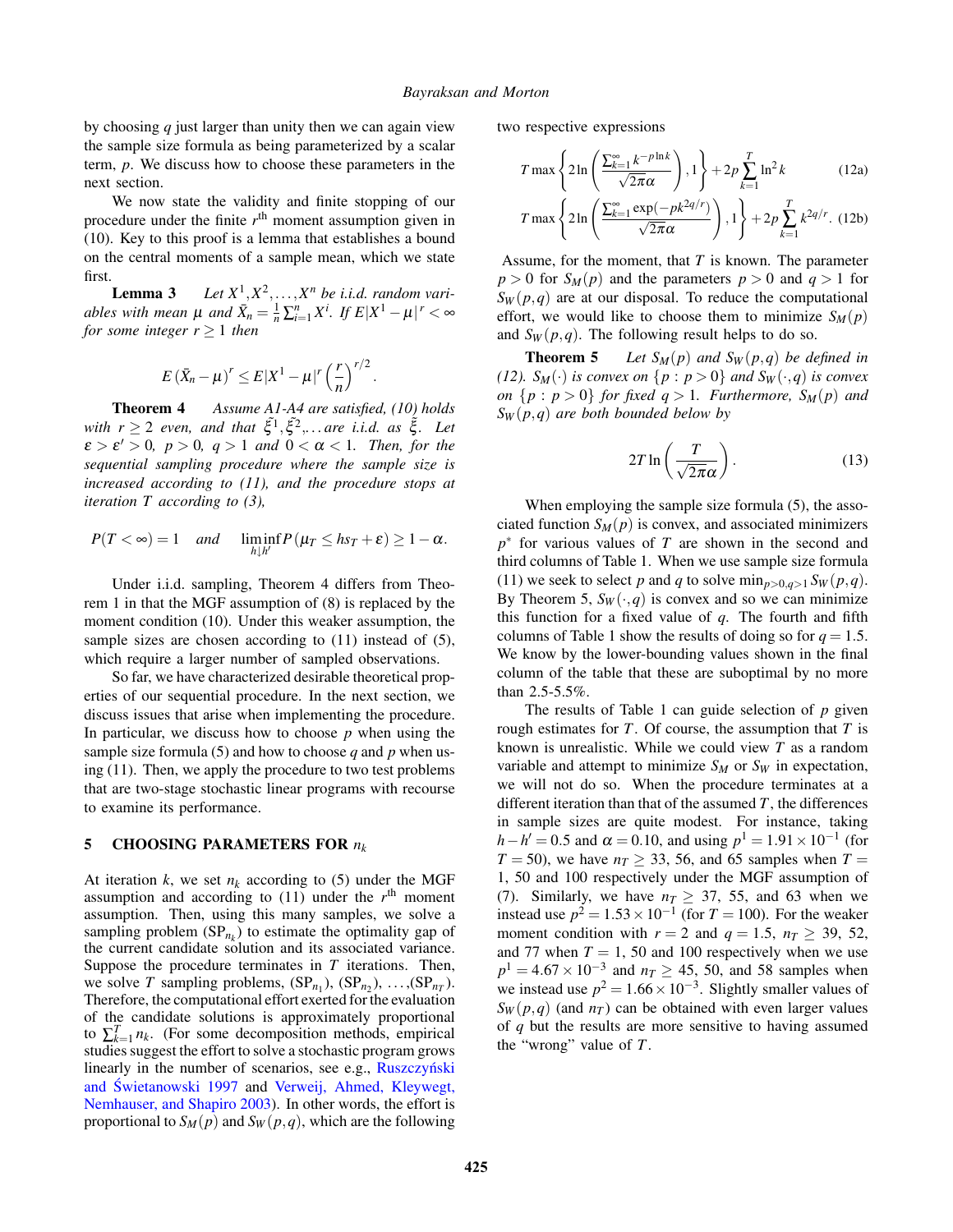<span id="page-5-0"></span>Table 1: Choices of *p* that minimize  $S_M(p)$  and  $S_W(p,q)$  for a given number of iterations, *T*. In *S<sub>W</sub>* (*p*,*q*), we fix *q* = 1.5 and  $r = 2$ .  $LB = 2T \ln(T/(\sqrt{2\pi \alpha}))$  denotes the lower bound given in Theorem [5.](#page-4-2) The values for *SM* and *SW* (and *LB*) are reported are for  $\alpha = 0.10$ , but the same  $p^*$  values are optimal, e.g., for  $\alpha = 0.05$ .

| $n^*$                       | $S_M(p^*)$ | $n^*$                          | $S_W(p^*, 1.5)$ | LB              |
|-----------------------------|------------|--------------------------------|-----------------|-----------------|
| $10 4.07 \times 10^{-1}$    |            | $82 5.05\times10^{-2} $        | 781             | 74              |
| $50 1.91 \times 10^{-1}$    |            | $591 4.67\times10^{-3} $       | 552             | 530             |
| $100 1.53\times10^{-1}$     |            | $1,334$ $1.66 \times 10^{-3}$  | 1.243           | 1.198           |
| $500 1.04 \times 10^{-1}$   |            | $8,421 1.49\times10^{-4}$      | 7,822           | 7.598           |
| $ 1,000 9.08\times10^{-2} $ |            | $18,333$ $5.27 \times 10^{-5}$ |                 | 17,031   16,583 |

#### 6 APPLICATION TO SLP-2

We apply the sequential sampling procedure to two-stage stochastic linear programs with recourse (SLP-2s). We present computational results on two test problems from the literature, PGP2 and APL1P. PGP2 is an electric power generation model with 3 stochastic parameters and 576 scenarios [\(Higle and Sen 1996b\)](#page-8-10). APL1P, another power generation model, has 5 independent stochastic parameters and 1280 scenarios [\(Infanger 1992\)](#page-8-9). These small problems can be solved exactly, and so it is unnecessary to use simulation to solve them. Our purpose for considering them here is that they allow us to assess the performance of our sequential sampling procedures, e.g., we can test whether confidence intervals cover the optimality gap they are designed to estimate. In addition, we use these as test problems since we know they pose challenges for the optimality gap estimators we use.

## 6.1 Gap and Variance Estimators

We use four methods to form the gap and variance estimators. These are the single replication procedure (SRP), the averaged two-replication procedure (A2RP), and their δ-optimal versions (δ-optimal SRP, and δ-optimal A2RP), which we now detail. For the SRP estimators, step 1 of the procedure of [§3](#page-2-3) computes gap and variance estimators according to equations [\(2\)](#page-2-4), i.e., step 1 becomes:

**1.a.** Solve  $(\text{SP}_{n_k})$  using i.i.d.  $\tilde{\xi}^1, \tilde{\xi}^2, \dots, \tilde{\xi}^{n_k}$ . Obtain  $x_{n_k}^*$ , **1.b.** Form  $G_k = \frac{1}{n_k} \sum_{i=1}^{n_k} \left( f(\hat{x}_k, \tilde{\xi}^i) - f(x_{n_k}^*, \tilde{\xi}^i) \right)$ , and  $s_k^2 =$  $\frac{1}{n_k-1}\sum_{i=1}^{n_k} \left[ (f(\hat{x}_k,\tilde{\xi}^i) - f(x_{n_k}^*,\tilde{\xi}^i)) - (\bar{f}_{n_k}(\hat{x}_k) - \bar{f}_{n_k}(x_{n_k}^*)) \right]^2.$ 

The implementation under A2RP involves small changes. We select  $n_k$  *even* and divide the observations into two random partitions and calculate  $G_k^i$  and  $s_k^{2i}$  as above (steps 1.a and 1.b) for each sample containing *nk*/2 observations,  $i = 1, 2$ . We then pool these gap and variance estimators to obtain  $G_k = \frac{1}{2}(G_k^1 + G_k^2)$  and  $s_k^2 = \frac{1}{2}(s_k^2 + s_k^2 + s_k^2)$ . For the sequential procedure that uses A2RP, we use these pooled estimators for the stopping criterion in step 3 of the procedure. The gap and variance estimators formed by SRP and A2RP under i.i.d. sampling satisfy assumptions A2-A5 of [§2](#page-1-1) [\(Bayraksan and Morton 2006\)](#page-7-5).

We also use  $\delta$ -optimal versions of these methods in which we solve the sampling problem(s) in step 1.a suboptimally, i.e., to within  $100 \cdot \delta\%$  of optimal. Our motivation for doing so is two-fold. First, it is unnecessary (and computationally wasteful) to numerically optimize a sample mean orders of magnitude more precisely than the confidence interval width output by our procedure. Second, we found in [Bayraksan and Morton \(2006\)](#page-7-5) that numerically precise optimization of the (SP*n*) used in assessing solution quality can degrade coverage properties, even in the nonsequential setting due to an  $x_n^*$  coinciding with the candidate solution. This property also motivated development of the A2RP estimators described above. When implementing the  $\delta$ -optimal procedures, we set the suboptimality level to  $\delta = 10^{-3}$ , which was found to yield good coverage results in the non-sequential setting [\(Bayraksan and Morton 2006\)](#page-7-5).

#### 6.2 Generating Candidate Solutions

The method that generates candidate solutions is an input to our procedure, and any method suffices provided its sequence has at least one limit point in  $X^*$ . We generate  ${x_k}$  by solving a separate sampling problem  $(SP_{m_k})$  with increasing sample sizes, as described below.

*i*. Set  $m_k = m_1$ . Sample i.i.d. observations (independent of those used in evaluation procedures)  $\tilde{\xi}^1, \tilde{\xi}^2, \ldots, \tilde{\xi}^{m_k}$ ,

*ii*. Solve  $(SP_{m_k})$  to obtain  $x_{m_k}^*$ ,

*iii*. Set  $\hat{x}_k = x_{m_k}^*$ . Sample  $m_{k+1} - m_k$  i.i.d. observations  $\tilde{\xi}^{m_k+1}, \tilde{\xi}^{m_k+2}, \dots, \tilde{\xi}^{m_{k+1}}$ . Set  $k = k+1$  and go to *ii*.

In step *i*, we use a separate stream of i.i.d. observations from the distribution of  $\xi$ , independent from those generated in steps 0 and 2 of the sequential procedure. In our experiments, we set  $m_k = 2n_k$ , i.e., we are willing to spend more computational effort to find high-quality candidate solutions and use fewer sample sizes to evaluate them. All limit points of this sequence of candidate solutions is in the set of optimal solutions,  $X^*$ , under mild conditions satisfied by our test problems. So, assumption A1 is satisfied.

## 6.3 Parameters Used

Both of the test problems satisfy assumptions stated in [§2](#page-1-1)  $(X \neq \emptyset$  and is compact,  $f(\cdot, \tilde{\xi})$  is continuous on *X*, w.p.1., etc.) Moreover, the random vector  $\ddot{\xi}$  of these test problems each has finite discrete distributions with independent components. Therefore, the MGF assumption [\(7\)](#page-3-0) is satisfied for all  $\gamma_0$  and hence we use the sample size formula [\(5\)](#page-2-1). We set  $\alpha = 0.10$  and design the procedure for  $T = 50$ , i.e., we set  $p = 1.91 \times 10^{-1}$  (see [§5\)](#page-4-3). Table [2](#page-6-0) lists the values of *h*<sup>1</sup> and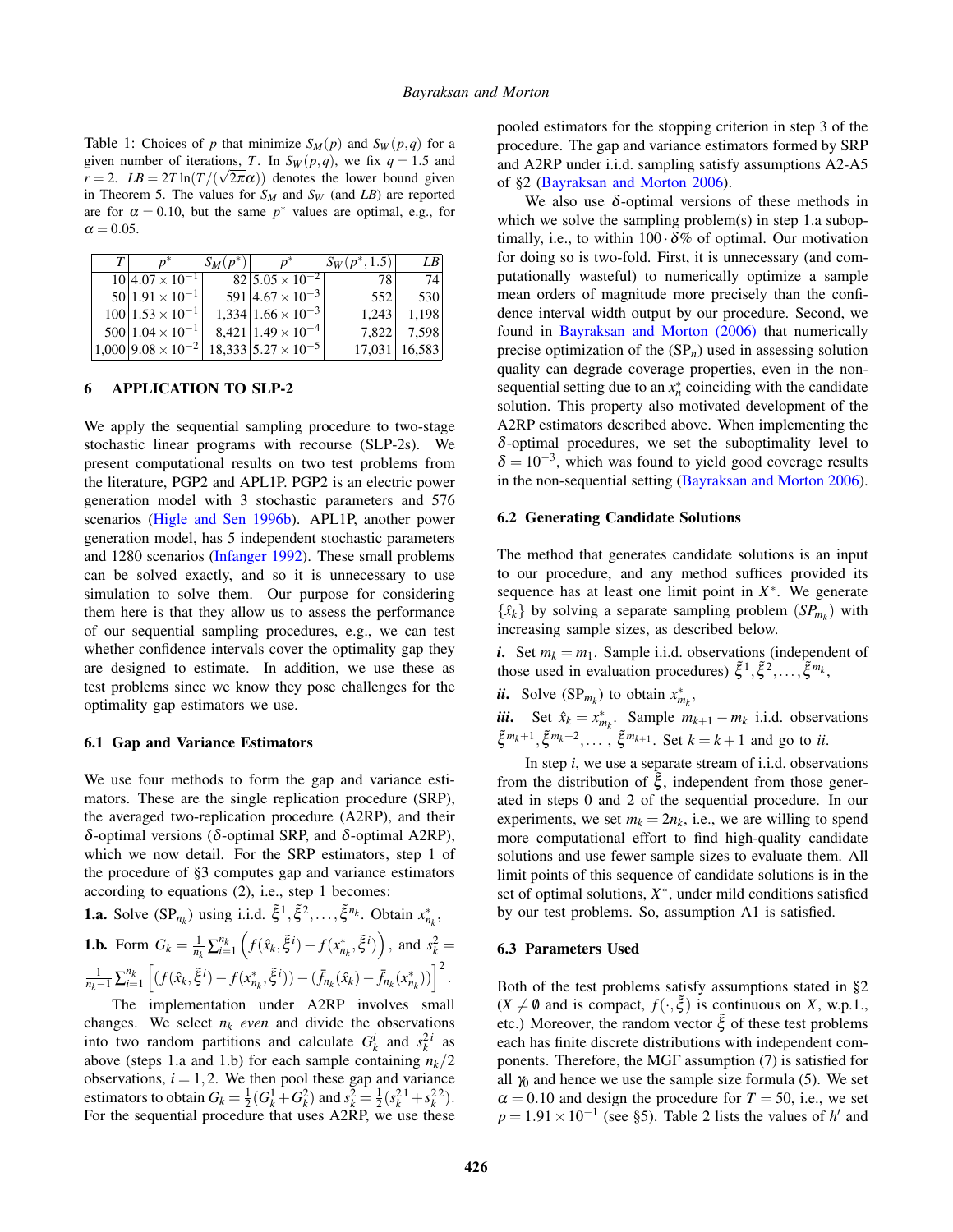<span id="page-6-0"></span>Table 2: Parameters and the corresponding initial sample sizes used in the tests. Other parameters are the same for both test problems:  $\alpha = 0.10$ ,  $\varepsilon = 2 \times 10^{-7}$ ,  $\varepsilon' = 1 \times 10^{-7}$ , and  $p =$  $1.91 \times 10^{-1}$ .

|       | PGP <sub>2</sub> | APL1P |
|-------|------------------|-------|
| h'    | 0.025            | 0.015 |
| h.    | 0.312            | 0.217 |
| $n_1$ | 100              | 200   |

<span id="page-6-1"></span>Table 3: Effect of resampling frequency, *k<sup>f</sup>* . Results are from applying the sequential procedure with SRP to PGP2. We report total solution time (in seconds), total time spent in assessing solution quality (in seconds), total number of sampling problems,  $(SP_n)$ s, solved for assessing solution quality, and an average time spent per sampling problem for assessing solution quality. We also report average value of *T*, the iteration the sequential procedure stopped along with a 90% confidence interval half-width for *ET*.

|       | Sol                 |             | $ Assess $ (SP <sub>n</sub> )s   Assess Time/ |                   |
|-------|---------------------|-------------|-----------------------------------------------|-------------------|
| $k_f$ | Time                | Time Solved | $(SP_n)$                                      | T                 |
|       | 100 307.97 102.91   | 2152        | 0.05                                          | $54.14 \pm 16.44$ |
|       | 75 279.56 93.51     | 1950        | 0.05                                          | $41.46 \pm 12.78$ |
| 50    | 243.99 82.28        | 1728        | 0.05                                          | $30.50 \pm 8.96$  |
|       | 25   196.42   67.08 | 1339        | 0.05                                          | $16.27 + 2.71$    |
|       | 12   162.62   61.27 | 1007        | 0.06                                          | $11.07 + 1.72$    |
| 6     | 151.95 66.55        | 808         | 0.08                                          | $8.65 \pm 1.40$   |
| 3     | $ 133.70 $ 64.40    | 606         | 0.11                                          | $6.13 \pm 0.79$   |
|       | 135.10 77.35        | 417         | 0.19                                          | $4.19 \pm 0.59$   |

*h* used for the two test problems PGP2 and APL1P. With the given parameters, the sequential procedure uses  $n_1 \geq 100$ for PGP2 and  $n_1 \geq 200$  for APL1P. When implementing the procedure, we set  $\varepsilon = 2 \times 10^{-7}$  and  $\varepsilon' = 1 \times 10^{-7}$ .

#### 6.4 Computational Results

We use the regularized decomposition algorithm of Ruszczyński (1986). Specifically, we modified the implementation of Ruszczyński and Świetanowski (1997) to warm-start the algorithm when additional samples are added to the current problem. This helps us to quickly find a solution when we augment a problem with a few additional samples. However, as mentioned before, our method also allows for creating an entirely new set of samples. Augmenting is computationally attractive but we may get trapped, for an extended number of iterations, in a bad sample path. We first examine the trade-off between augmentation and resampling by changing the resampling frequency, *k<sup>f</sup>* . We only examine the resampling frequency issue in the context of assessing solution quality, i.e., we always augment the sampling problem (SP*m<sup>k</sup>* ) used for generating the candidate solutions.

Table [3](#page-6-1) reports results of our tests when varying *k<sup>f</sup>* from 100 down to 1 using the SRP estimators on PGP2. Each row of the table reports averages of the following, over 100 independent runs of the procedure: the total solution time, which includes both the time for generating the sequence of candidate solutions and the time for assessing their quality; the time spent assessing solution quality; the number of  $(SP_n)$ s solved in assessing solution quality; the time spent for assessing solution quality per sampling problem (SP*n*); and, the average number of iterations of the sequential procedure (along with a 90% confidence interval halfwidth). Even though we report the total solution times, we focus on the computational effort for assessing solution quality since our approach allows for generating the sequence of candidate solutions in other ways. As  $k_f$  decreases,  $T$  and the total solution time both tend to decrease. However, the time spent in assessing solution quality first decreases, then, starts to increase. When we look at the time spent per sampling problem, the computational advantage of augmentation is in effect until  $k_f = 25$ , and as  $k_f$  further decreases, resampling increases the solution time per sampling problem. We did the same analysis for APL1P and found similar results for  $k_f = 12$ . For the rest of our computational experiments, we set  $k_f = 25$  for PGP2 and  $k_f = 12$  for APL1P.

We now turn to coverage properties of our sequential procedure, and examine these using the four different estimators described above. In [Bayraksan and Morton](#page-7-5) [\(2006\),](#page-7-5) we recommended the  $\delta$ -optimal version of A2RP as a computationally-attractive alternative to the multiplereplication procedure of [Mak, Morton, and Wood \(1999\).](#page-8-19) Both of those papers used non-sequential procedures and a single candidate solution,  $\hat{x}$ . Tables [4](#page-7-7) and [5](#page-7-8) summarize results for PGP2 and APL1P, respectively. The results are again based on 100 independent runs of the sequential procedures. We use the same stream of random numbers to feed each of the four estimation procedures. Also, since A2RP and its  $\delta$ -optimal version use sample sizes that are even, we round up the sample sizes for SRP and its  $\delta$ -optimal version so they are even, too. The tables report the number of iterations (*T*), the confidence interval width (CI), and the fraction of the 100 confidence intervals that contained the true optimality gap  $(\hat{p})$ . For each one of these values, we report the average of the 100 runs, along with their 90% confidence interval half-widths.

Tables [4](#page-7-7) and [5](#page-7-8) indicate that the A2RP method, on average, takes more iterations to terminate (*T* is larger), and the  $\delta$ -optimal versions yield larger CIs and have more conservative coverage probabilities ( $\hat{p}$  is not below 0.90). The sequential procedure appears to work well for APL1P. The CI widths are within 0.5% of optimality for all methods and coverage probabilities are around or higher than 0.90. The results for PGP2 are more variable among the four methods. The variance of some of the frequently-obtained solutions is quite large for PGP2 and this results in larger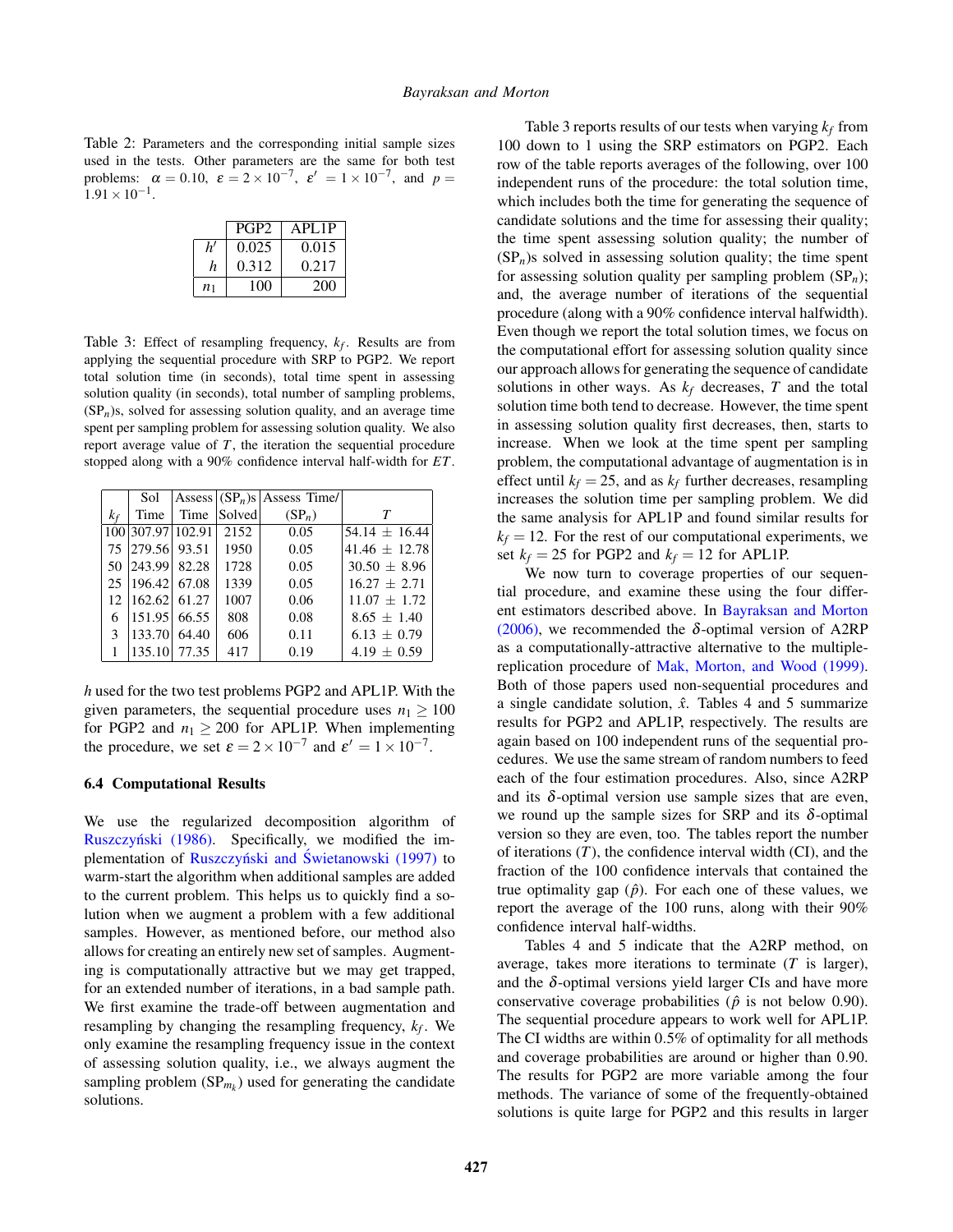| Method     |                                                                            | CI                                                    |  |
|------------|----------------------------------------------------------------------------|-------------------------------------------------------|--|
| <b>SRP</b> |                                                                            | $16.27 \pm 2.71$   10.49 $\pm$ 2.73   0.79 $\pm$ 0.07 |  |
|            | $\delta$ -Opt SRP   14.97 $\pm$ 2.20   39.50 $\pm$ 17.37   0.96 $\pm$ 0.03 |                                                       |  |
| A2RP       | $ 107.28 \pm 14.48 $ 5.88 $\pm$ 2.13 $ 0.76 \pm 0.07 $                     |                                                       |  |
|            | $ \delta$ -Opt A2RP 103.29 ± 13.79  6.90 ± 2.02 $ 0.98 \pm 0.02 $          |                                                       |  |

<span id="page-7-7"></span>Table 4: Results for PGP2  $(k_f = 25; z^* = 447.324$  for PGP2).

Table 5: Results for APL1P ( $k_f = 12$ ;  $z^* = 24,642.32$  for APL1P).

<span id="page-7-8"></span>

| Method            |                                                           | $\cap$ |  |
|-------------------|-----------------------------------------------------------|--------|--|
| <b>SRP</b>        | $15.40 \pm 2.89$ 52.77 $\pm$ 8.54 0.88 $\pm$ 0.05         |        |  |
| $\delta$ -Opt SRP | $15.72 \pm 2.90$ 54.98 $\pm$ 9.54 0.89 $\pm$ 0.05         |        |  |
| A2RP              | $56.18 \pm 13.05\,66.10 \pm 5.82\,0.99 \pm 0.02$          |        |  |
|                   | $\delta$ -Opt A2RP 59.89 ± 13.30 73.24 ± 9.68 0.99 ± 0.02 |        |  |

CIs. A2RP and its  $\delta$ -optimal version decrease the variance but the sequential procedure runs for a longer amount of time. For PGP2, the CIs obtained with  $\delta$ -optimal A2RP, on average, are within 1.6% of optimality with high coverage probabilities. Overall, we view the results as consistent with our findings in the non-sequential setting, i.e., we view δ-optimal version of A2RP as preferable for these two test problems: Its coverage results are conservative, i.e., the procedure does not exhibit the risk of undercoverage that can arise from estimators rooted in the SRP and the numerically-precise A2RP.

## 7 CONCLUSIONS

In this paper, we develop a sequential sampling procedure to solve stochastic programs. We assume that a sequence of candidate solutions with at least one limit point that solves (SP) is given as an input to the procedure. Then, the sequential sampling procedure assesses the quality of these candidate solutions with increasing sample size and terminates according to a stopping criterion. The stopping criterion depends on the optimality gap estimate of the current solution and its associated variance. If the stopping criterion is satisfied, then the procedure outputs a confidence interval on the optimality gap of the current candidate solution. If not, the sample size is increased. The sequential procedure we develop allows for augmentation of additional observations to the ones that were previously generated, or, generation of an entirely new set of observations. Warmstarting techniques favor the first method and prevention of being trapped in a bad sample path favors the latter.

We provide rules to stop and to increase the sample sizes and a statement regarding the quality of the solution obtained when the procedure terminates. We show that this procedure asymptotically finds a high-quality solution with a desired probability, under certain assumptions. We also show that the procedure terminates in a finite number of steps with probability 1. Then, we discuss several issues that arise in its implementation, such as determining what parameters to use. Our aim in choosing the parameters is to minimize the computational effort exerted while running the procedure. Finally, we apply the sequential sampling procedure to two two-stage stochastic linear programs with recourse from the literature. We test four different methods to assess a candidate solution's quality that were previously developed. These are SRP, A2RP, and their  $\delta$ -optimal versions. Our preliminary computational results indicate that the sequential sampling procedure with  $\delta$ -optimal A2RP yields good coverage results with reasonable CI widths.

An area of future research is to develop more efficient sequential sampling procedures while maintaining the desired asymptotic properties. For instance, adaptive sequential methods can be designed where the sampling method takes into account the information obtained about the problem so far. Carefully designed adaptive methods can be more efficient while maintaining the desired asymptotic properties.

# ACKNOWLEDGMENTS

The authors thank Andrzej Ruszczyński and Artur Swietanowski for access to their regularized decomposi- ´ tion code. This research was partially supported by the National Science Foundation under Grant DMI-0217927.

## REFERENCES

- <span id="page-7-5"></span>Bayraksan, G., and D. P. Morton. 2006. Assessing solution quality in stochastic programs. *Mathematical Programming* 108:495–514.
- <span id="page-7-6"></span>Bayraksan, G., and D. P. Morton. 2007. A sequential sampling procedure for stochastic programming. Technical Report, University of Arizona, Available at [<www.sie.arizona.edu/faculty/guzinb>](http://www.sie.arizona.edu/faculty/guzinb).
- <span id="page-7-0"></span>Chow, Y. S., and H. Robbins. 1965. On the asymptotic theory of fixed-width sequential confidence intervals for the mean. *Annals of Mathematical Statistics* 36:457–462.
- <span id="page-7-3"></span>Dantzig, G. B., and P. W. Glynn. 1990. Parallel processors for planning under uncertainty. *Annals of Operations Research* 22:1–21.
- <span id="page-7-4"></span>Dantzig, G. B., and G. Infanger. 1995, November. A probabilistic lower bound for two-stage stochastic programs. Technical Report SOL 95-6, Department of Operations Research, Stanford University.
- <span id="page-7-2"></span>Ermoliev, Y. 1988. Stochastic quasigradient methods. In *Numerical Techniques for Stochastic Optimization*, ed. Y. Ermoliev and R. Wets, 141–185. Springer-Verlag, Berlin.
- <span id="page-7-1"></span>Glynn, P. W., and W. Whitt. 1992. The asymptotic validity of sequential stopping rules for stochastic simulations. *The Annals of Applied Probability* 2:180–198.